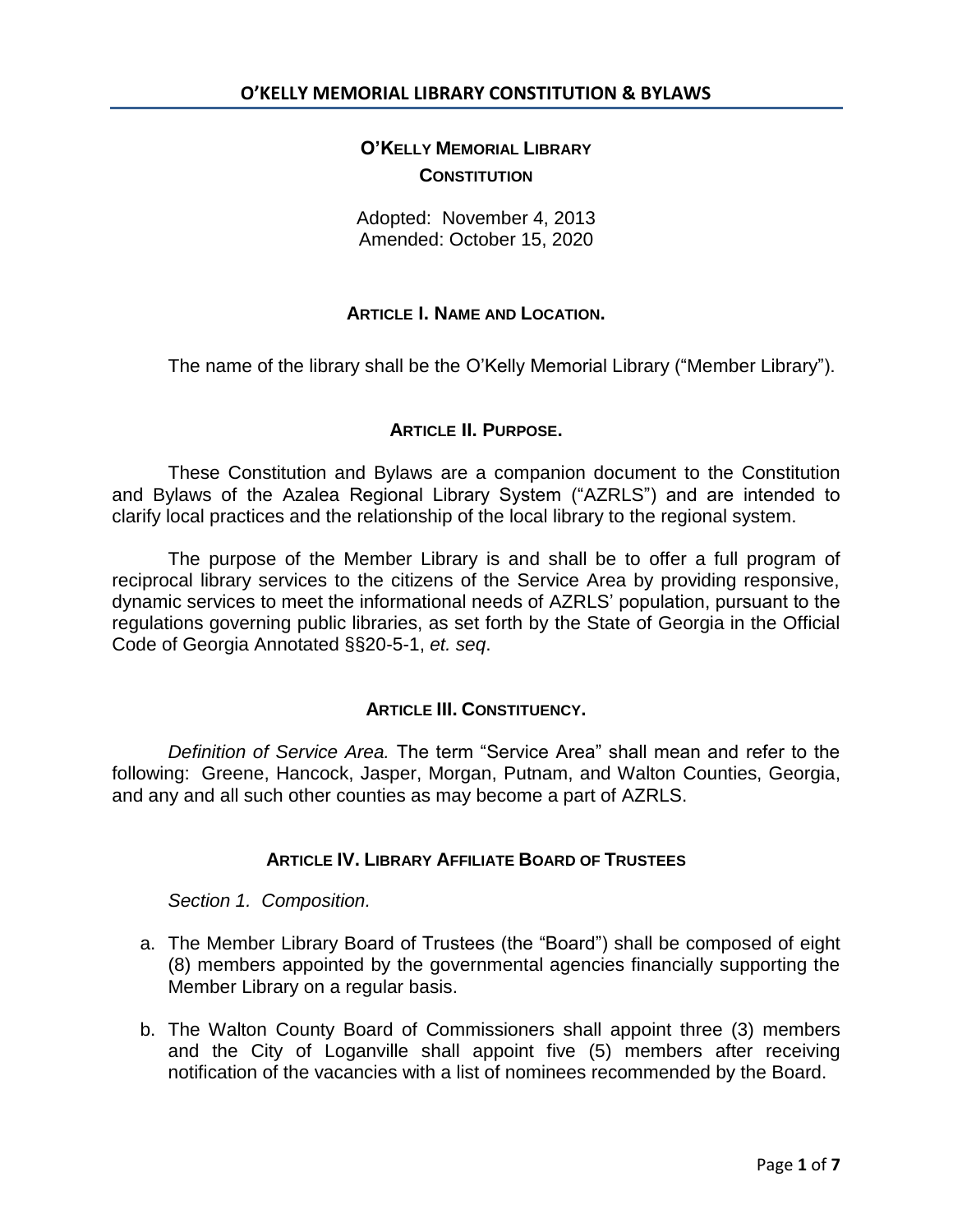c. Any person appointed to the Member Library Board must be a legal resident of Walton County or the City of Loganville. If he/she moves his/her legal residence outside of Walton County or the City of Loganville, he/she shall be replaced on the Board.

*Section 2. Term.*

- a. Each Board Member's term of office shall be six (6) consecutive years with the starting date being the first day of the new AZRLS fiscal year and ending on the day before the commencement of the AZRLS fiscal year six (6) years after election (hereinafter referred to as the "Term").
- b. No Board Member may serve on the Board for more than two (2) consecutive Terms, unless that Board Member is elected onto the Member Library Board of Trustees by a different funding agency than the funding agency which elected the Board Member for the immediately preceding two (2) Terms.
- c. Any Board Member may leave the Board for any reason, from time to time, and is eligible to be re-appointed to the Board after one (1) year, unless able to be appointed under Article IV Section 2(b).

*Section 3. Compensation.* Pursuant to O.C.G.A. §20-5-44, Board Members shall receive no compensation. However, they may be reimbursed for any reasonable and necessary expenses incurred in the performance of library business. Dues or fees for membership in local, state, regional, or national library associations may be paid from library funds.

*Section 4. Removal*.

- a. A Board Member may be removed for missing, or failure to notify pursuant to Article IV, Section 4 (b) below, three (3) consecutive, regularly scheduled Board Meetings or Regional Board Meeting, in accordance with O.C.G.A. § 20-5-42 (d).
- b. Absences shall be excused if a letter of inability to attend has been sent by the Trustee to the Chair of the Board or the Director within three (3) days of a regularly scheduled Board or Regional Board Meeting.

*Section 5. Vacancies.*

a. Vacancies on the Board shall be filled in the same manner that appointments are made, except that when filling a vacancy, the term of the person filling the vacancy (hereinafter referred to as the "Replacement") shall be for a term of six (6) years plus any number of days from the time of election until the end of the current fiscal year.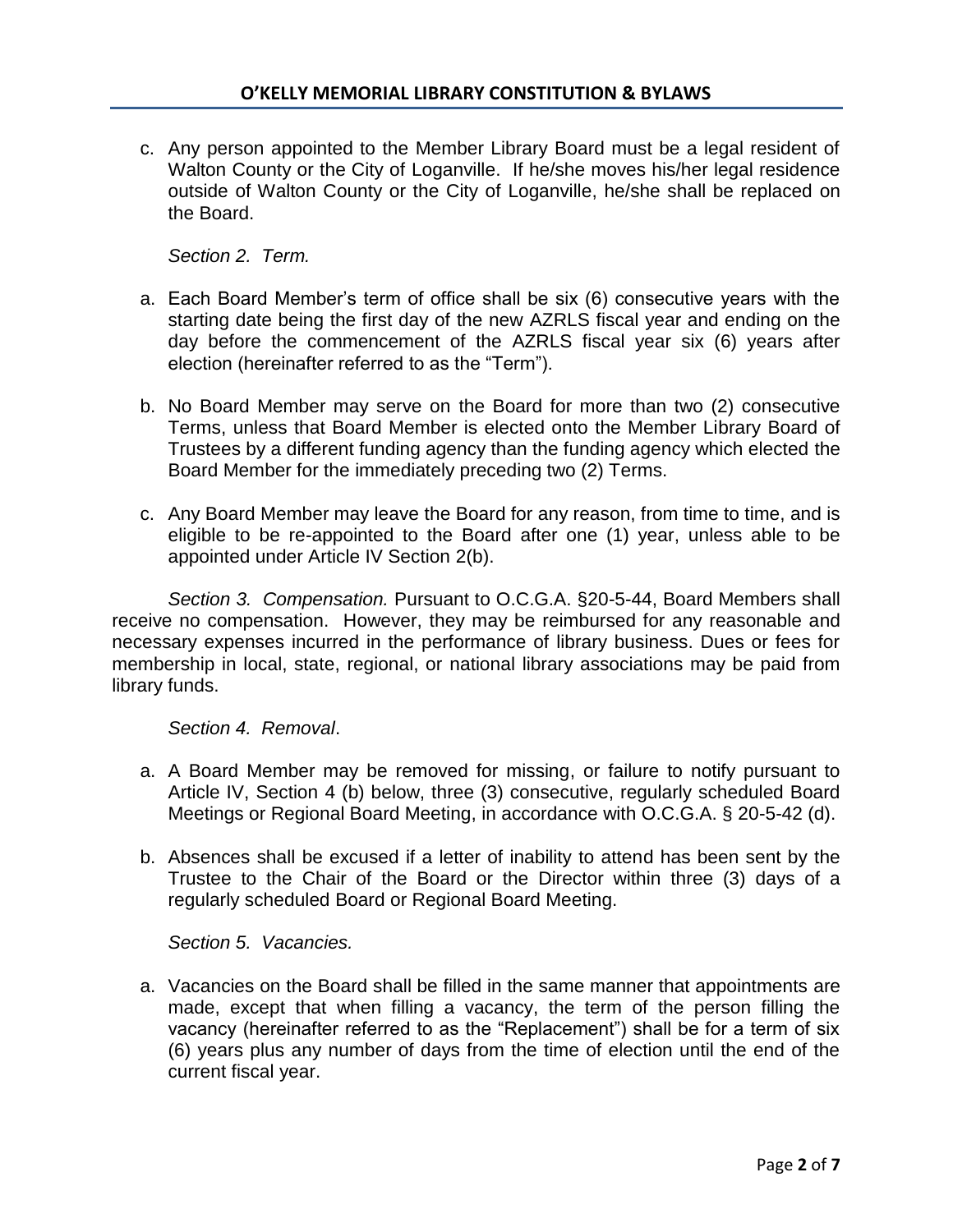b. The Replacement shall serve for a term which is greater than six (6) years, but fewer than seven (7) years.

*Section 6.* All members of the Member Library Board shall hold membership in the AZRLS' Board of Trustees (the "Regional Board"). The Board can cast no more than one vote (equal representation with all other libraries) at Regional Board Meetings.

# **ARTICLE V. OFFICERS.**

*Section 1.* The officers of the Board shall be a Chair and other officers to be assigned as needed. These officers shall perform the duties prescribed by the Bylaws and by parliamentary authority adopted by the Board.

*Section 2.* Nominations may be made by a committee of three Board Members appointed by the Chair of the Board. The Chair may serve as one of the three members of the nominating committee.

Section 3. The officers shall be elected at any regularly scheduled Board Meeting or Regional Board Meeting, to serve for a two-year term and their term of office shall begin at the close of the meeting at which they are elected.

# **ARTICLE VI. STANDING COMMITTEES.**

Any standing and/or special committees may be appointed by the Chair of the Board.

# **ARTICLE VII. AMENDMENT OF CONSTITUTION.**

This Constitution may be amended at any regular Board Meeting by a two-thirds (2/3) vote of Board Members present in person, provided that notice that the Constitution shall be amended is included in the notice of meeting which is made in writing at least ten (10) days prior to the Board Meeting, and provided, further, that a quorum of Board Members are present in person.

# **ARTICLE VIII. CONFLICTS OF INTEREST.**

*Section 1*. Except as specifically provided herein, in the event of any conflict between the provisions of this Constitution and the Georgia statute provisions governing the operation of public libraries, the Georgia statute shall govern.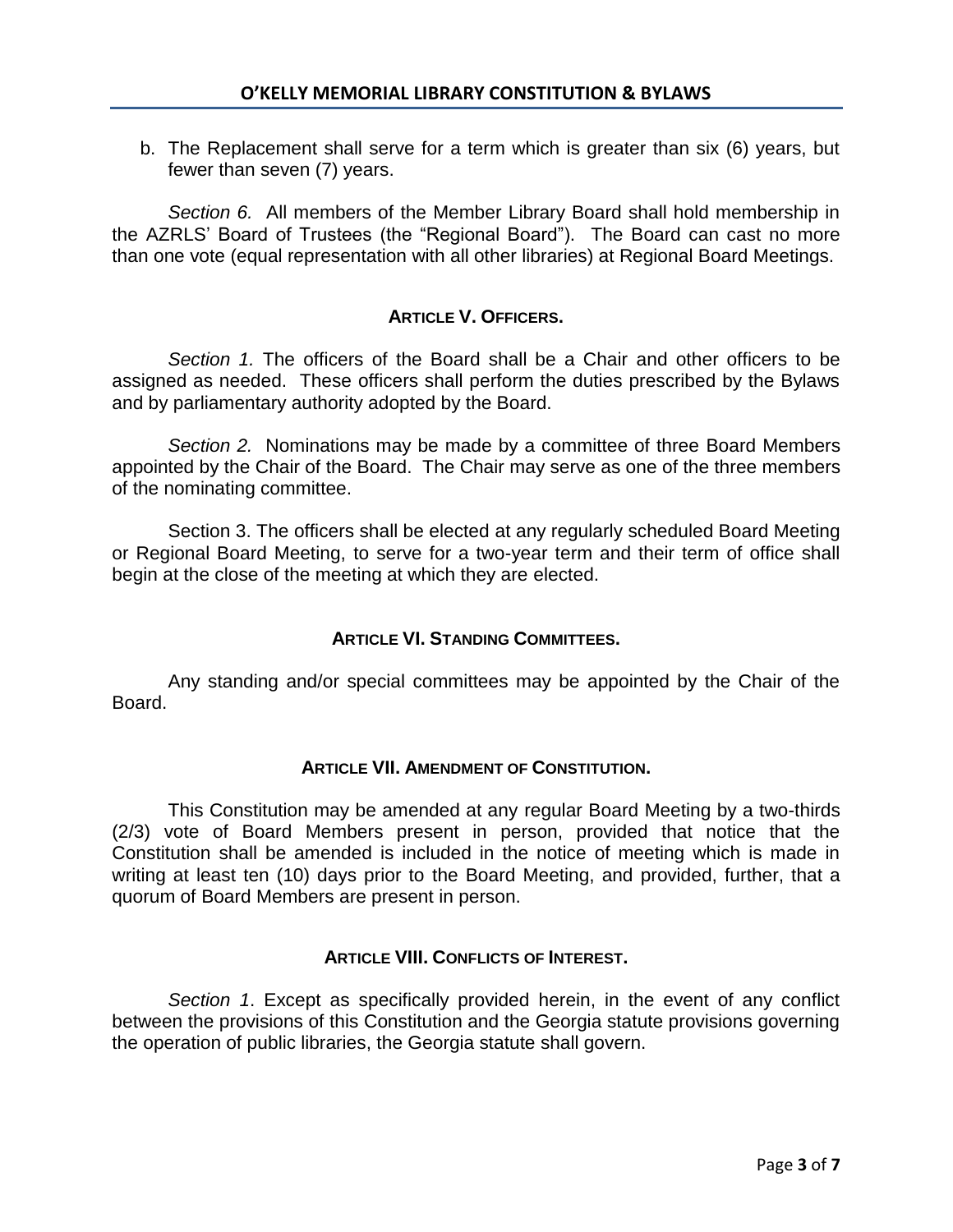*Section 2*. Except as specifically provided herein, in the event of any conflict between the provisions of this Constitution and the Bylaws, this Constitution shall govern.

*Section 3.* Except as specifically provided herein, in the event of any conflict between the provisions of the Constitution and the AZRLS Constitution, the AZRLS Constitution shall govern.

*Section 4.* To avoid any potential claims of conflict of interest, no employee of a company with a direct financial interest with AZRLS may serve on the Board.

*Section 5.* To avoid any potential claims of conflict of interest, no current employee of AZRLS may serve on the Board.

*Section 6.* To avoid any potential claims of conflict of interest, no former employee of AZRLS with fewer than six (6) years from last date of employment to first date of appointment may serve on the Board.

### **ARTICLE IX. GENERAL PROVISIONS.**

*Section 1. Capitalized Words.* Any capitalized words or terms used in this Constitution shall have the meaning ascribed thereto in the Azalea Regional Library Regional Constitution.

*Section 2. Section Titles.* The title and headings used herein are inserted as a matter of convenience only, and do not define, limit, or describe the scope of this Constitution or the intent of the provisions hereof.

*Section. 3. Terms.* Common nouns and pronouns shall be deemed to refer to the masculine, feminine, neuter, singular and plural, as the identity of the person may in the context require.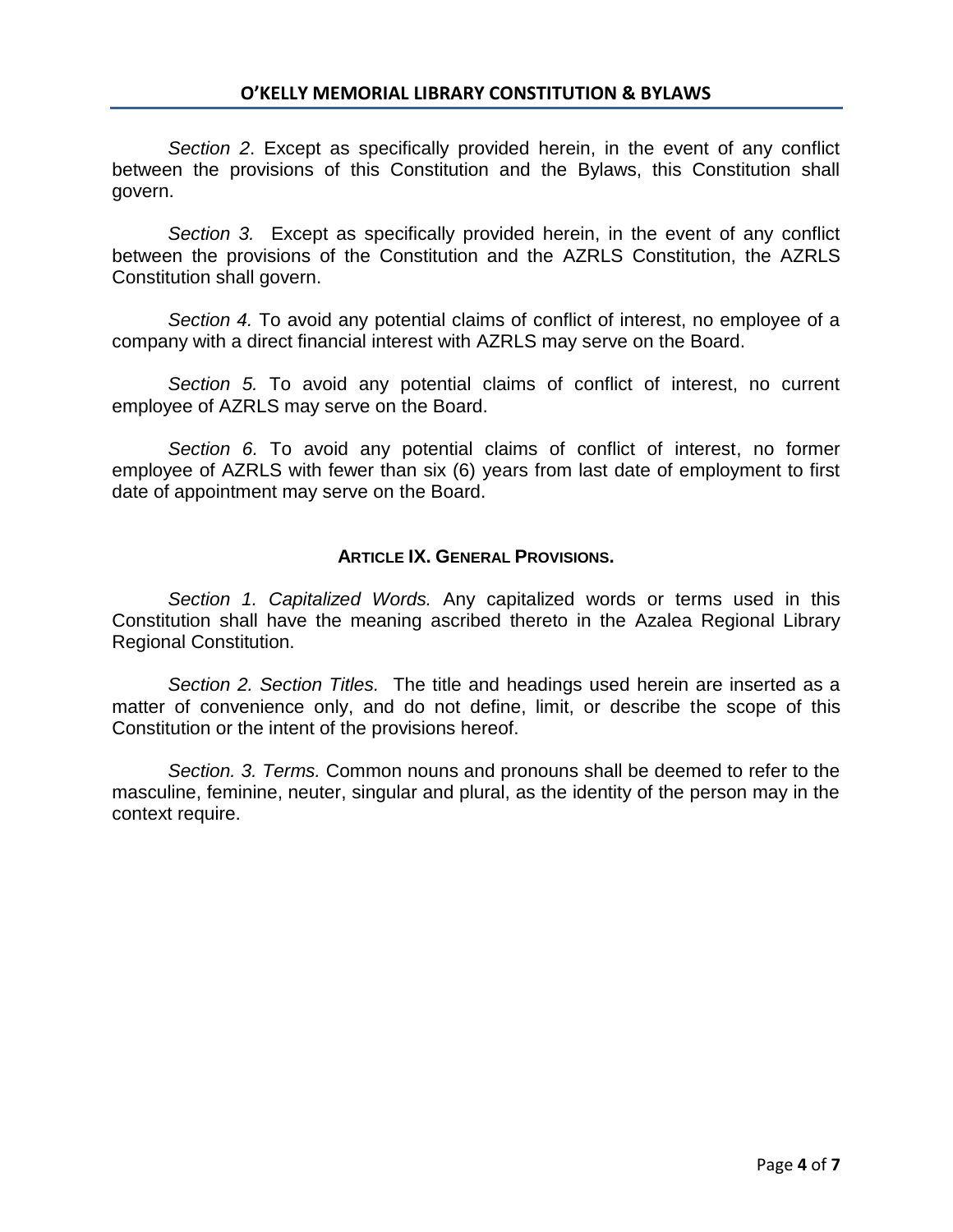# **O'KELLY MEMORIAL LIBRARY BYLAWS**

Adopted: November 4, 2013 Amended: October 15, 2020

## **ARTICLE I. DUTIES AND RESPONSIBILITIES OF BOARD MEMBERS.**

*Section 1.* The Board shall advise the Regional Board on library matters pertaining to the Member Library.

*Section 2.* The Board shall set local policies and practices only when there is no Regional policy governing the area of service.

*Section 3.* The Board shall discharge those duties delegated to it by and through the Regional Board. All formal actions of the Board taken in discharging those duties shall be reported to the AZRLS Director (the "Director") who shall carry out any reporting duties required by State law or by the AZRLS bylaws for approval by the Regional Board and recording at their next meeting.

*Section 4.* The Board shall approve the budget of the Member Library. The Board shall present the Member Library's fiscal needs to its supporting agencies.

.

### **ARTICLE II. DUTIES OF THE OFFICERS.**

The Chair shall preside at all regular called Board meetings. He/she shall appoint all committees and shall serve as an ex-officio member of all committees.

### **ARTICLE III. MEETINGS.**

*Section 1.* Meetings of the Board shall be held according to the provisions stated in the AZRLS Bylaws.

*Section 2*: The Board shall hold meetings simultaneously with the Regional Board and may call meetings as needed at the Member Library, or at a place designated by the Chair.

*Section 3. Notice of Meeting.* Prior to each regular Board Meeting, the Chair or the Secretary shall notify the Director and each Board Member of the date, time, and place of the Board Meeting. Any notice of a meeting required or permitted under these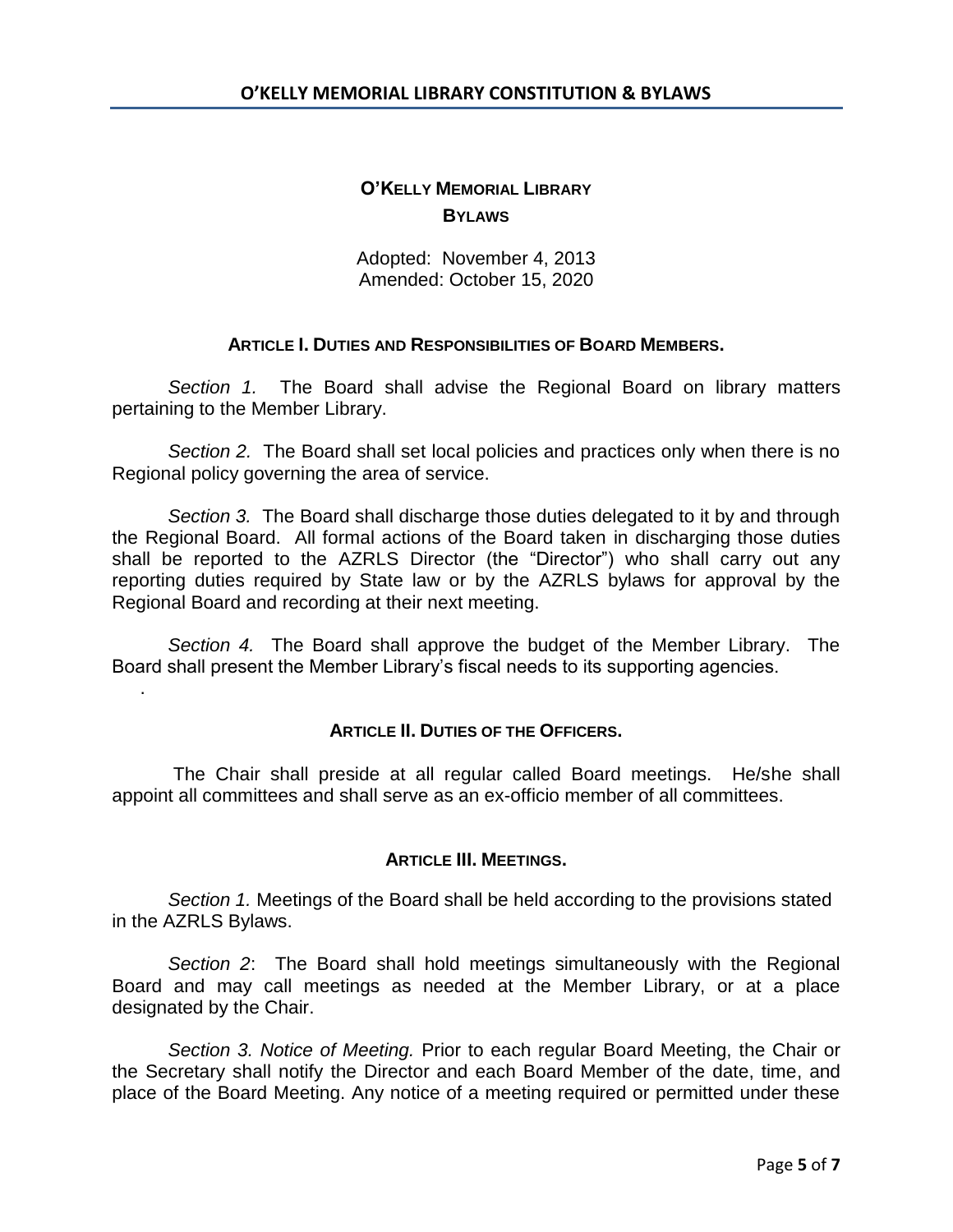Bylaws should be in writing and either delivered personally, sent via overnight courier or United States Postal Service to the recipient's last known address, sent via electronic mail or electronic invitation software.

*Section 4. Open Meetings.* All Board Meetings shall be open to the public and the news media and shall conform to the specifications of the Open Meetings Law found in O.C.G.A. §50-14-1 et. seq., which can be found on the AZRLS website. The Board may, however, enter into a closed session for the purposes outlined in O.C.G.A. §50- 14-1 et. seq.

*Section 5. Quorum.* Thirty-five percent (35%) of the members of the Board shall constitute a quorum to conduct official business. No official business may be conducted without a quorum. Except as stated in Article VI of this document, a simple majority affirmative vote of the quorum present and voting shall be necessary to approve any action before the Board.

*Section 6*. A Board Member or an employee of AZRLS shall record the official actions of the Board (the "Record Keeper"), keep a record of attendance at Board meetings, and have the custody of the official books, which shall be housed in the Library. He/she shall notify the proper appointing authorities of vacancies which may occur on the Board. The Record Keeper shall comply with the Open Meetings Act found in O.C.G.A. §50-14-1 et. seq., by providing copies of the draft minutes within two (2) business days to the Regional Office. He/she shall also report all changes of membership to the Director.

*Section 7. Parliamentary Procedure*. All Board Meetings shall be conducted in accordance with the American Institute of Parliamentarians Standard Code of Parliamentary Procedure.

# **ARTICLE IV. REPORTS.**

The Board shall submit all reports requested by AZRLS to provide the information necessary to complete reports required by State, Federal, or local laws or regulations, or to manage AZRLS in an efficient and business-like manner.

# **ARTICLE V. ATTENDANCE.**

*Section 1. Removal for Cause.*

a. A Board Member may be removed for missing, or failure to notify pursuant to Article V, Section 1 (b) below, three (3) consecutive, regularly scheduled Board Meetings or Regional Board Meetings, in accordance with O.C.G.A. § 20-5-42 (d).